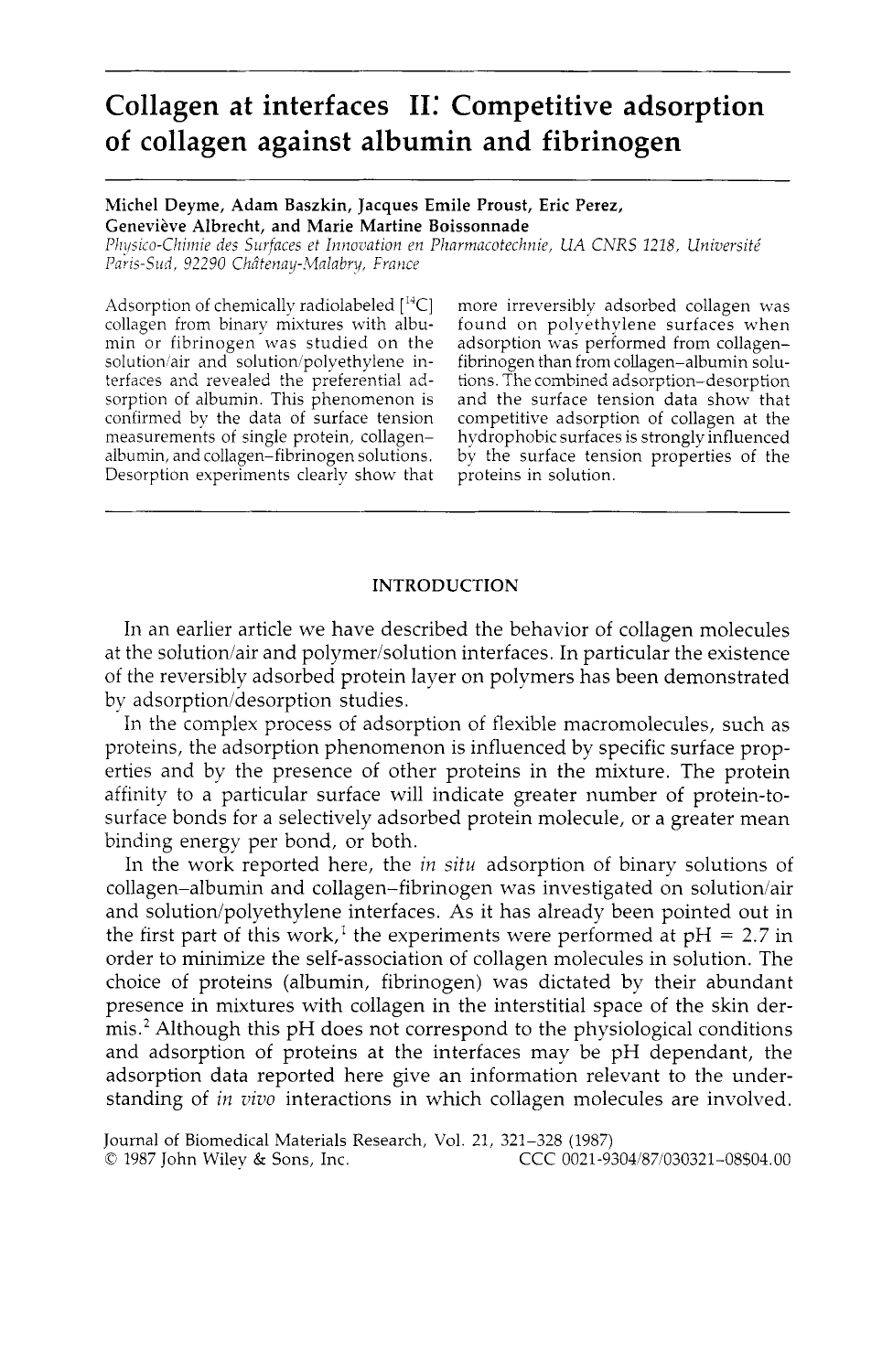#### **MATERIALS AND METHODS**

## Proteins

Collagen was isolated from rat tail tendons and acetylated with  $(1 - {}^{14}C)$ acetic anhydride. The extraction and labeling procedures were described in.<sup>1</sup> The specific activity of  $(^{14}C)$  collagen used in this study was 14.9  $\mu$ Ci/mg.

Rat albumin (Fraction V) and rat blood fibrinogen (Fraction I containing approximately 73% of protein) were obtained from Sigma Chemical Company (St. Louis, MO) and were used without further purification.

## Reagents

All reagents used were Merck (Darmstadt, F. R. G.) analytical grade. Water was tridistilled from a permanganate solution using Pyrex apparatus.

## Adsorption and desorption procedures

The *in situ* adsorption measurements were performed using binary collagen-albumin and collagen-fibrinogen mixtures. In these experiments the collagen concentration in solution was maintained constant and the second protein concentration was varied. The *in situ* adsorption measuring techniques were described in details in our previous article and it was shown that no preferential adsorption of either labeled or unlabeled collagen molecules occurred at the interfaces studied.<sup>1</sup> All experiments were performed using 0.2 M NaC1-0.1 M CH<sub>3</sub>COOH buffer adjusted with concentrated HCl to give  $pH = 2.7$ .

The desorption experiments were performed after 20 h of adsorption on low-density polyethylene films (Cryovac L Film, manufactured by Grace France, thickness 19  $\mu$ m, density 0.929 g/cm<sup>3</sup>). In these experiments a protein-containing solution in the cell was replaced by the 0.2 M NaCI-0.1 M CH<sub>3</sub>COOH buffer solution. Details are given in Ref. 1.

## Surface tension measurements at the air/protein solution interface

The surface tension was determined by the Wilhelmy plate method. The decrease of the surface tension with time due to the protein adsorption at the air/protein solution interface was continuously recorded and the values after 20 h were taken. They corresponded to the steady state values. As in the adsorption experiments, the subphase consisted of 0.2 *M* NaCl and 0.1 M CH<sub>3</sub>COOH adjusted with concentrated HCl to give  $pH = 2.7$ . The range of sensitivity of measurements was  $\approx 0.01$  mN/m.

For the adsorption and the surface tension measurements the protein solutions were freshly prepared each day.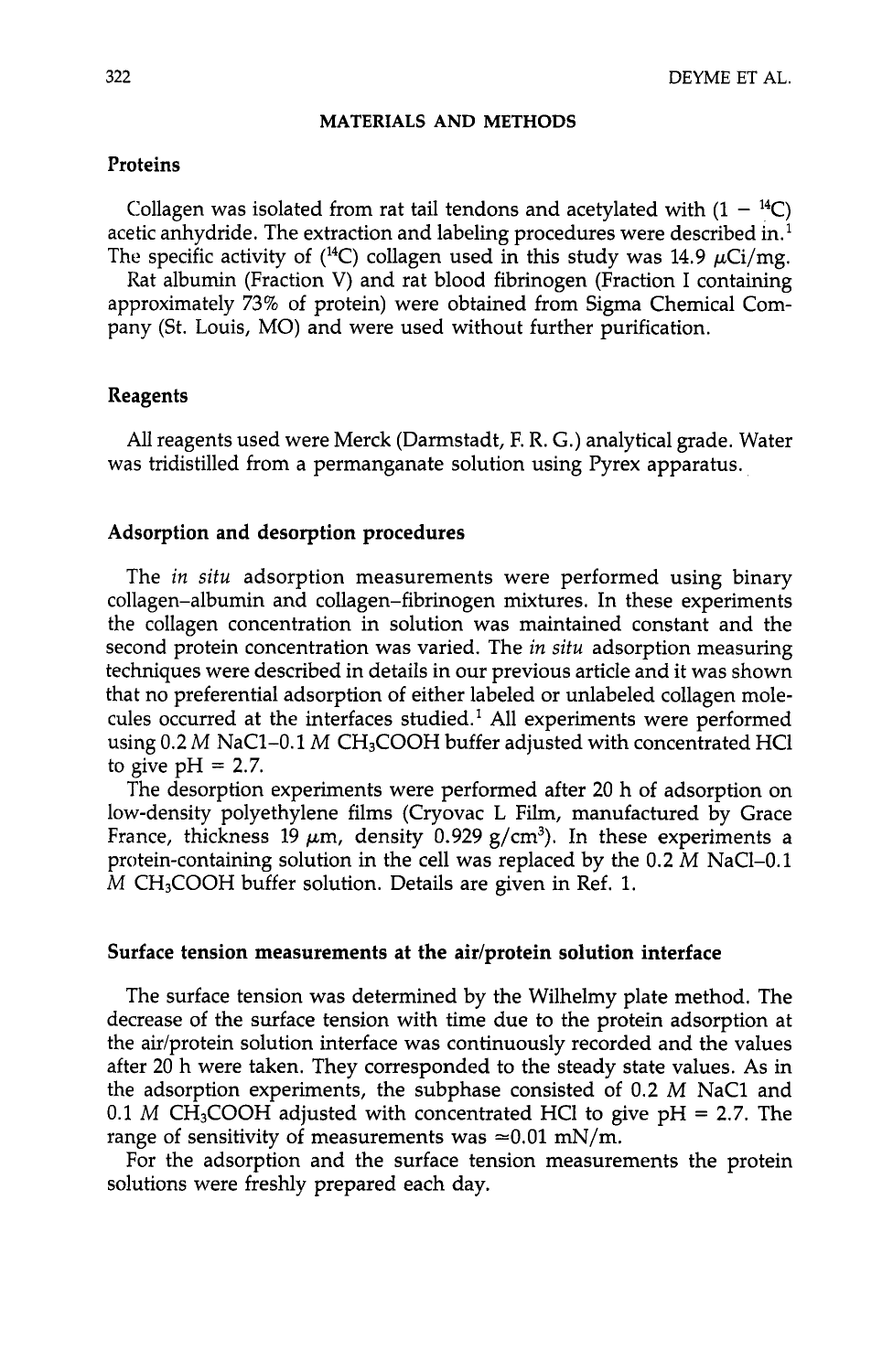#### **RESULTS**

# **Surface tensions of single and of binary protein solutions**

Table I summarizes the surface tension values of single collagen, albumin, and fibrinogen systems and of binary albumin-collagen and fibrinogencollagen mixtures measured after 20 h equilibration. It can be noted that adding albumin or fibrinogen to the collagen solutions brings about the decrease of the surface tension of these solutions. At both collagen solution concentrations studied, the decrease of the surface tension was always higher with albumin than with fibrinogen.

#### Adsorption at the solution/air interface

Figure 1 shows a typical time course of adsorption at the solution/air interface for an experiment in which collagen-albumin and collagenfibrinogen were in equal (0.005/0.005 mg/mL) solution concentrations. The inflection in the first minutes of adsorption is reproducible, and was also observed on polymer/protein solution interface.

Collagen adsorption in competition with albumin and fibrinogen is illustrated in Figure **2.** In these experiments collagen concentration in solution was maintained constant (0.005 mg/mL and 0.025 mg/mL) and albumin or fibrinogen solution concentration was varied in 0.001-0.02-mg/mL range.

# Adsorption at the solution/polyethylene interface

Competitive adsorption of albumin-collagen and of fibrinogen-collagen binary mixtures at the solution/polyethylene interface is shown in Figures 3 and **4.** For these systems, as for the adsorption experiments at the

| Albumin<br>(mg/mL) | Collagen $(mg/mL)$ |       |       |
|--------------------|--------------------|-------|-------|
|                    | 0                  | 0.005 | 0.025 |
| 0                  |                    | 66.6  | 61.0  |
| 0.001              | 55.6               | 52.5  | 48.0  |
| 0.01               | 48.0               | 48.2  | 48.0  |
| Fibrinogen         | Collagen $(mg/mL)$ |       |       |
| (mg/mL)            | 0                  | 0.005 | 0.025 |
| 0                  |                    | 66.6  | 61.0  |
| 0.001              | 70.0               | 59.6  | 53.4  |
| 0.01               | 53.4               | 51.6  | 49.0  |

| <b>TABLE I</b>                                                                   |
|----------------------------------------------------------------------------------|
| Surface Tension in $(mN/m)$ of Collagen, Albumin, and Fibrinogen, Single Systems |
| and of the Albumin-Collagen and Fibrinogen-Collagen Binary Mixtures              |
| after 20 h Equilibration at 22°C.                                                |

**TABLE I**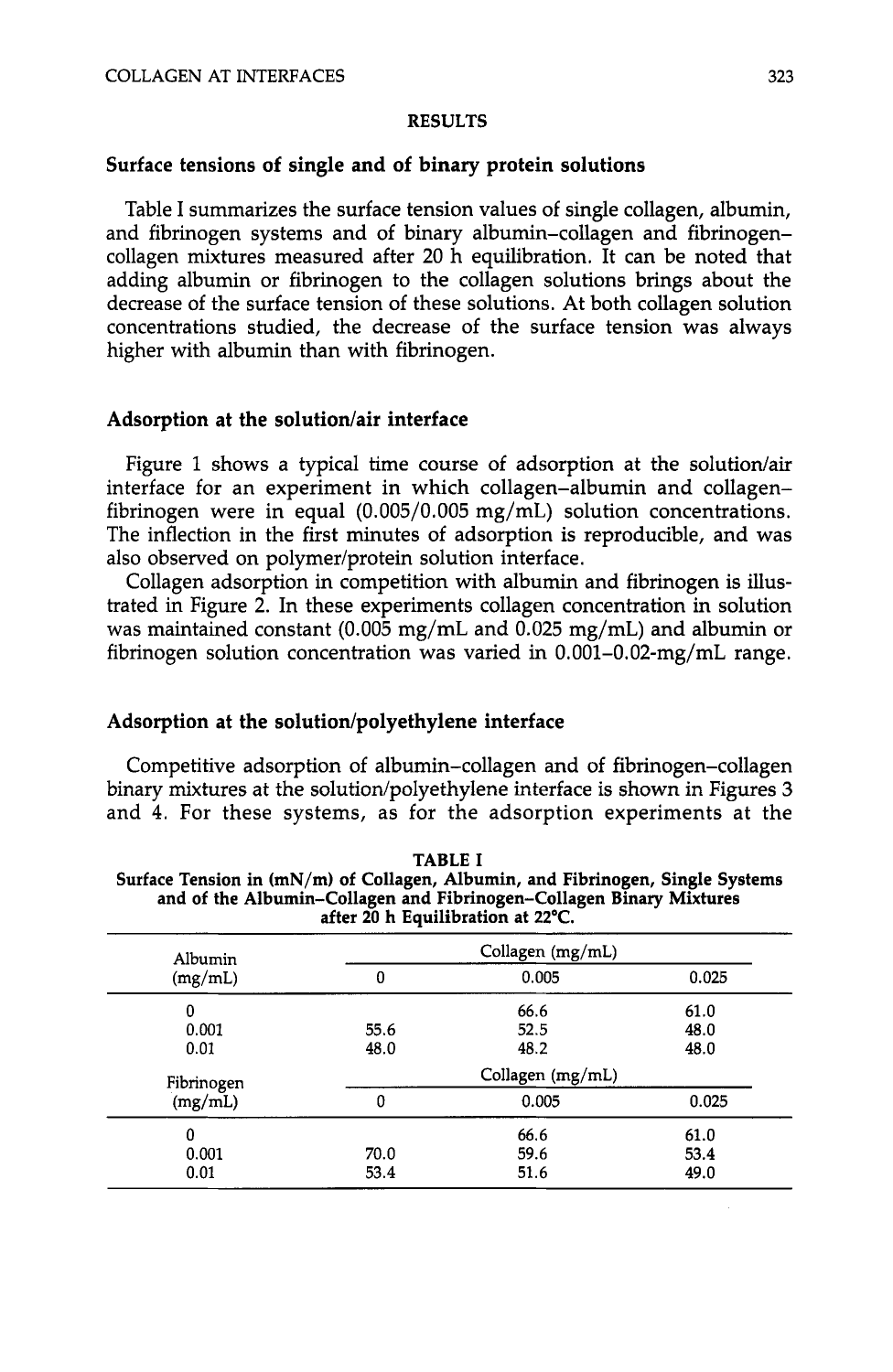

Figure **1.** Continuously recorded time courses for the adsorption of collagen at the solution/air interface in presence of albumin (1) and fibrinogen (2). Collagen solution concentration 0.005 mg/mL. Albumin or fibrinogen solution concentration  $0.005$  mg/mL; pH = 2.7.



**Figure 2.** Collagen adsorption at the solution/air interface versus albumin  $(\Box, \blacksquare)$ or fibrinogen  $(\triangle, \blacktriangle)$  concentration. Open symbols: collagen concentration 0.025 mg/mL. Closed symbols: collagen concentration 0.005 mg/mL. Equilibration time 20 h; pH = **2.7.** 

solution/air interface, collagen concentration in solution **was** maintained constant (0.005 mg/mL and 0.025 mg/mL). It may be noticed (Figs. **3,4)** that the increase of albumin concentration in solution above 0.005 mg/mL provoked a rapid decrease of adsorbed collagen molecules at the interface. With the albumin concentration of 0.005 mg/mL, collagen adsorption at the interface was almost negligible at the system with 0.005 mg/mL collagen solution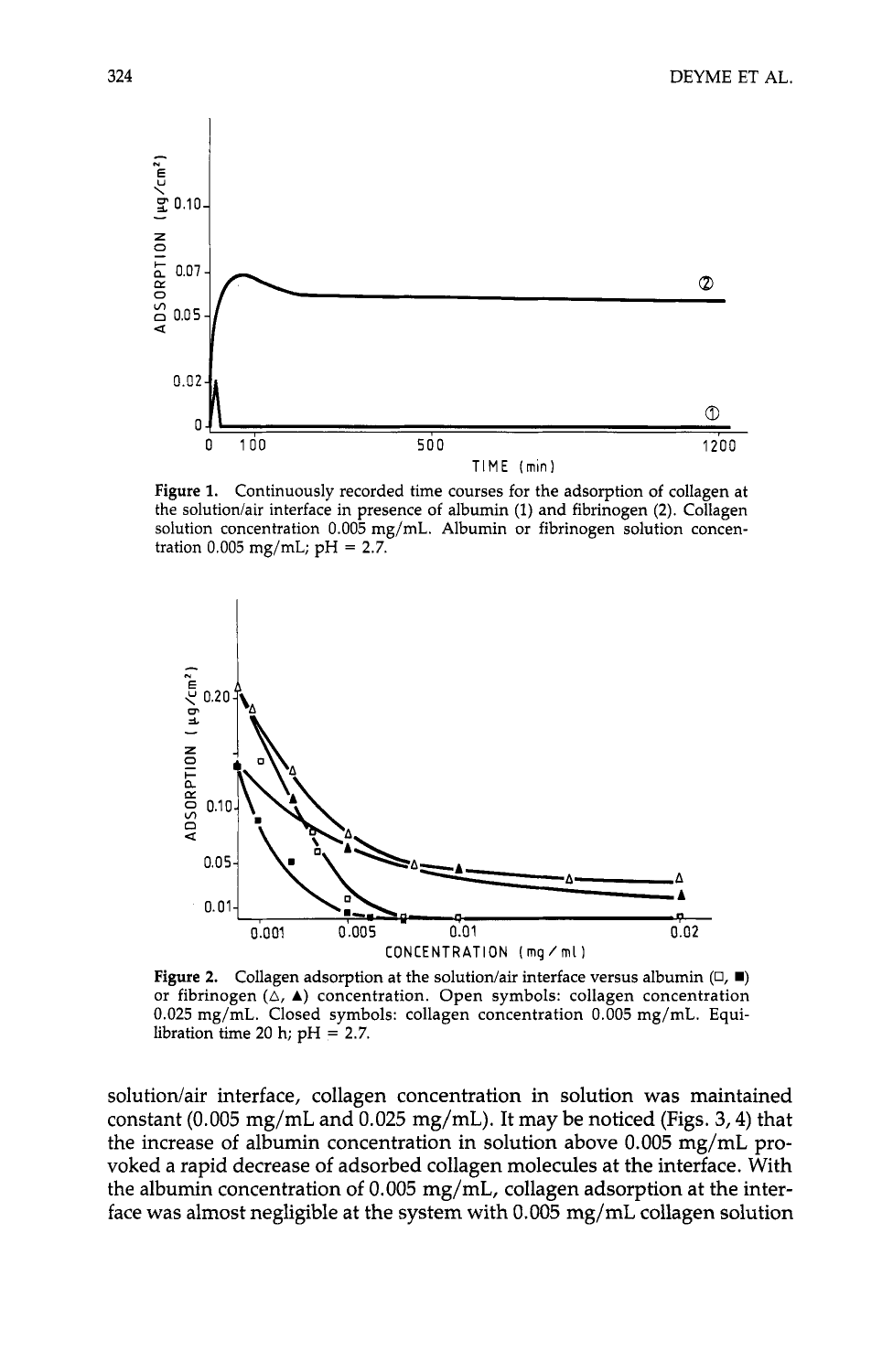

Figure 3. Collagen adsorption at the solution/polyethylene interface in presence of albumin **(** $\blacksquare$ ) and fibrinogen **(** $\blacktriangle$ ). Collagen solution concentration 0.005 mg/mL; equilibration time 20 h;  $pH = 2.7$ .



Figure 4. Collagen adsorption at the solution/polyethylene interface in presence of albumin  $\circ$ ) and fibrinogen  $\circ$ ). Collagen solution concentration 0.025 mg/mL; equilibration time 20 h; pH = *2.7.* 

concentration. At the 0.025 mg/mL collagen solution concentration (Fig. 4) the presence of albumin at the concentrations higher than 0.0075 mg/mL led to non reproducible results.

Finally, in Figure 5, the amounts of irreversibly adsorbed collagen after desorption with a buffer are plotted against albumin or fibrinogen concentration in the adsorption solution.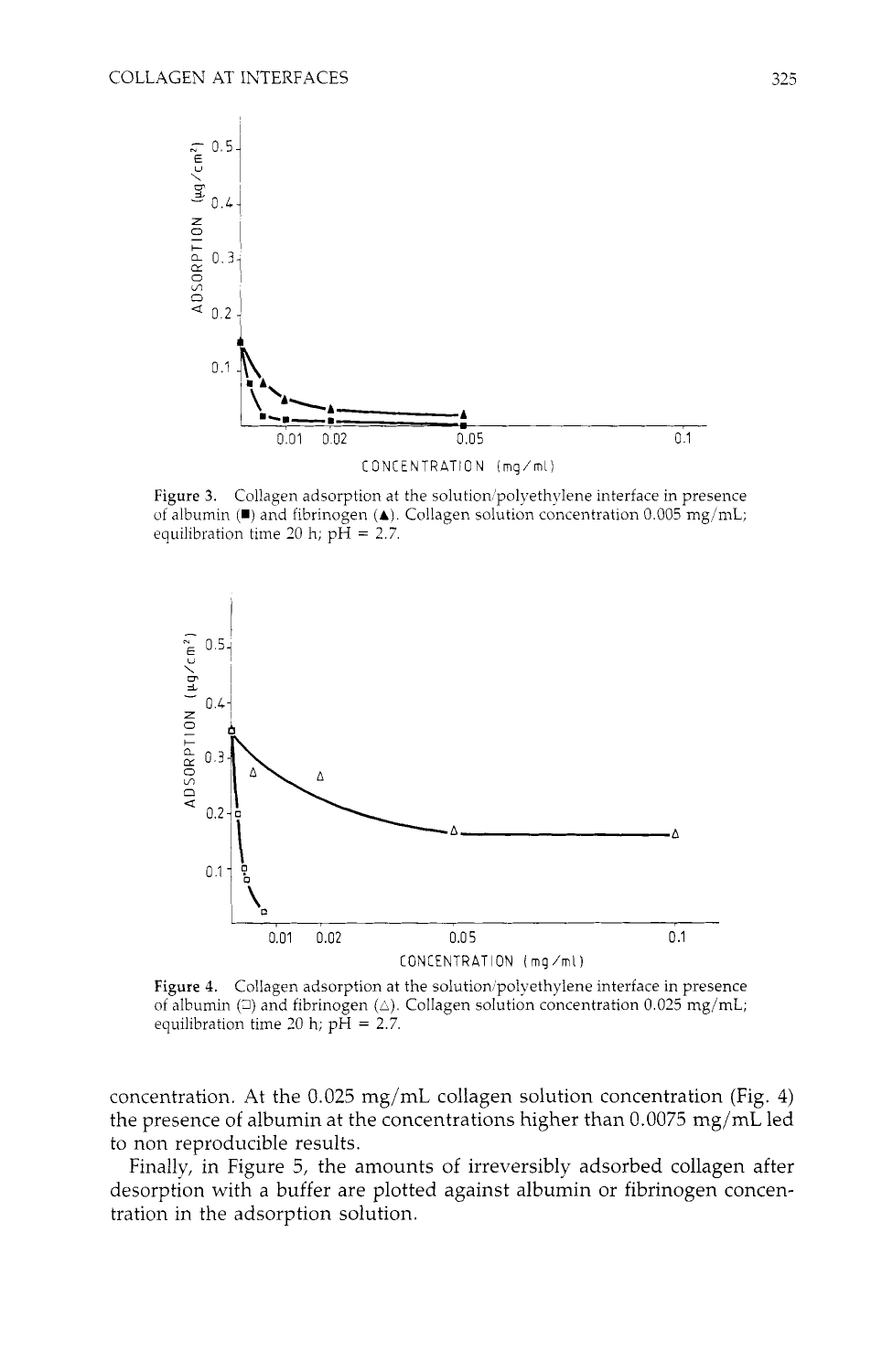

**Figure 5.** Irreversibly adsorbed collagen amounts on polyethylene surface versus albumin  $(\Box)$  or fibrinogen  $(\triangle)$  concentration in the adsorption solution. Collagen solution concentration 0.025 mg/mL.

#### **DISCUSSION**

A striking difference of collagen adsorption at the solution/air and at the solution/polyethylene interfaces is observed between the experiments carried out from collagen-albumin and collagen-fibrinogen binary solutions. At the same solution concentration of albumin or fibrinogen, the presence of albumin in a binary mixture considerably lowers collagen adsorption. For example, at the solution collagen concentration equal to 0.005 mg/mL and at the solution/air interface (Fig. 2), after 20 h of adsorption, the presence of 0.005 mg/mL of albumin or fibrinogen in solution lowers collagen adsorption up to  $0.06 \mu g/cm^2$  with fibrinogen in the mixture and to almost zero with albumin in the mixture. These values should be compared with the value of 0.14  $\mu$ g/cm<sup>2</sup> corresponding to adsorption of collagen from singleprotein solution. **A** similar effect can be observed at the polyethylene/ solution interface (Fig. **3).** 

In order to get a better insight of whether the surface enrichment of albumin can be related to its surface activity, or adsorption/desorption behavior at interfaces, let us analyze the data in Table I. These data clearly show the differences in behavior of the three proteins. The surface activities of these proteins are in the order albumin  $>$  fibrinogen  $>$  collagen and as a general rule, as their solution concentration increased, surface tension decreased. The values for albumin are in good agreement with those reported by Katona et al. $3$  via the Wilhelmy plate technique and corresponding to the steady state surface tension values after equilibration. The data in Table I indicate also that the surface tension of all studied fibrinogen-collagen mixtures are lower than the surface tension of single fibrinogen or collagen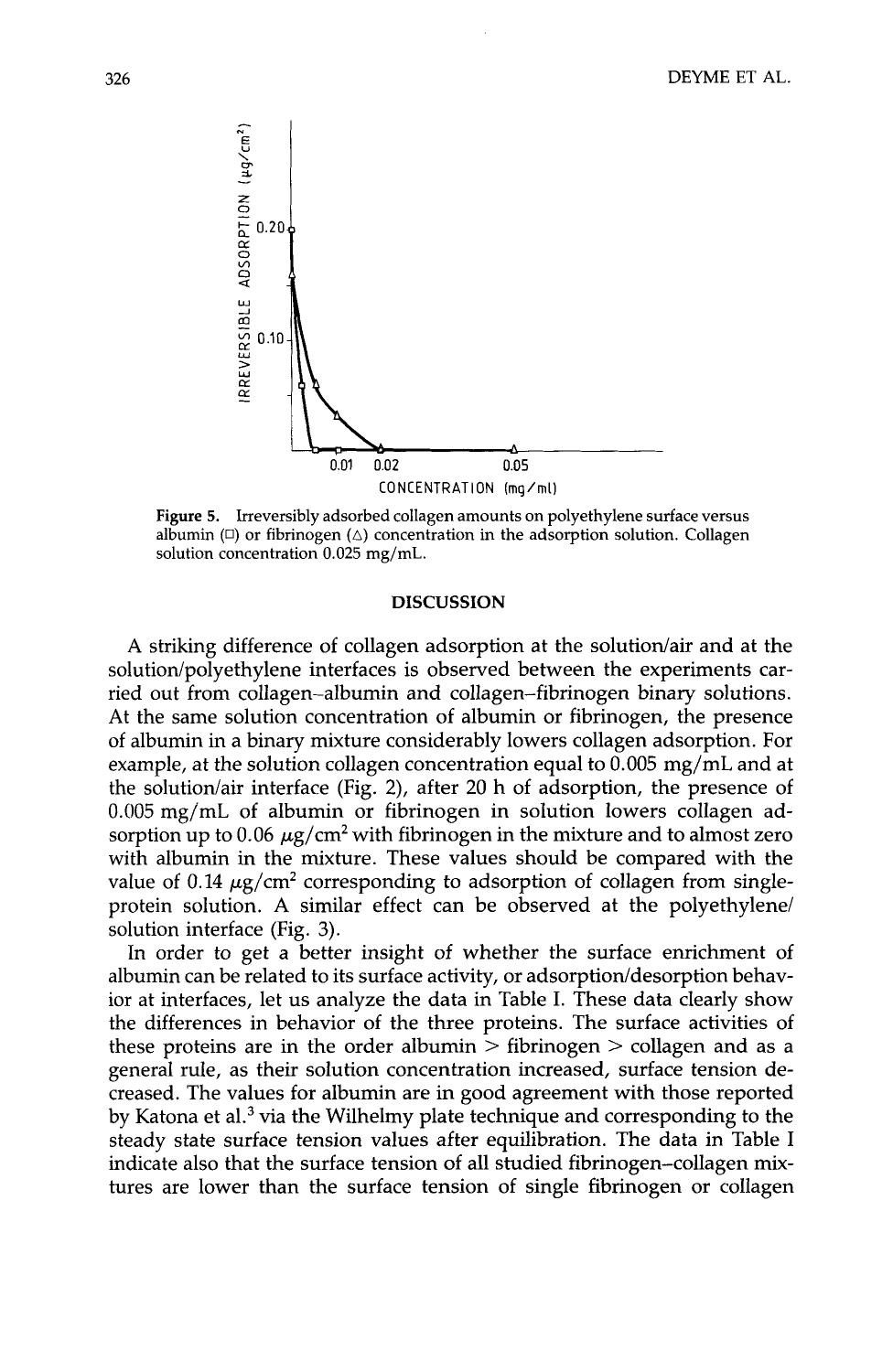solutions. Albumin-collagen mixtures present two distinct cases. At the low albumin concentration  $(0.001 \text{ mg/mL})$  the mixtures with collagen, have the surface tension lower than the surface tension of either albumin or collagen single solutions. At the higher albumin concentration  $(0.01 \text{ mg/mL})$ , the surface tension of the mixture is the same (about  $48 \text{ mN/m}$ ) and equal to the surface tension of the single albumin solution at this concentration. It is interesting to notice that for the  $(0.001 \text{ mg/mL}/0.025 \text{ mg/mL})$ albumin-collagen mixture the surface tension is also 48.0 mN/m in spite of the fact that albumin solution at this concentration has the surface tension of  $55.6$  mN/m.

The lowering of the surface tension of binary solutions below the values corresponding to their single protein solutions would reflect the presence of the mixed collagen-competing protein adsorbed layers. In the opposite case (albumin at  $0.01 \text{ mg/mL}$  or higher concentrations) albumin is the only constituent of the adsorbed layers. The data of collagen adsorption in the presence of either fibrinogen or albumin (Figs. 2-4) at the interfaces entirely confirm such a situation.

Another evidence of albumin being more efficient than fibrinogen to displace collagen from the interface is given by the desorption experiments (Fig. *5).* The irreversibly bound collagen amounts adsorbed from the mixtures containing fibrinogen are higher than those with albumin. The complete desorption of collagen from the adsorbed layers takes place at albumin concentrations in solution higher than 0.005 mg/mL, while more than 0.02 mg/mL of fibrinogen is needed in solution to obtain the same effect.

The appearance of a maximum in the first minutes of the adsorption course (Fig. 1) has to be discussed in more detail and can be explained as follows. At the beginning of the adsorption protein molecules are not present at the studied surface and the adsorption is a diffusion controlled process. Each protein arrives at the surface according to its own diffusion coefficient and its concentration in solution. After a certain period of time (which is different for each studied system) the exchange process takes over the diffusioncontrolled protein adsorption and at equilibrium, protein concentration at the surface would depend only upon the protein exchange. If the adsorbing protein reaches a surface concentration higher than that of the equilibrium, then through the exchange process its surface concentration would necessarily be reduced. When this protein is a labeled protein (in our case collagen) one can monitor a maximum in the adsorption curve. Similar adsorption patterns have been reported by Lemm and Unger4 for albumin-fibrinogen and albumin- $\gamma$ -globulin systems.

The polyethylene/solution and the air/solution interfaces may be considered as hydrophobic interfaces bearing no specific adsorption sites. The main conclusion which may be drawn from the collagen adsorption experiments on such interfaces is that the adsorption process appears to be strongly influenced by the surface activities of other proteins present in solution. The experimental data clearly show that the higher the surface activity of